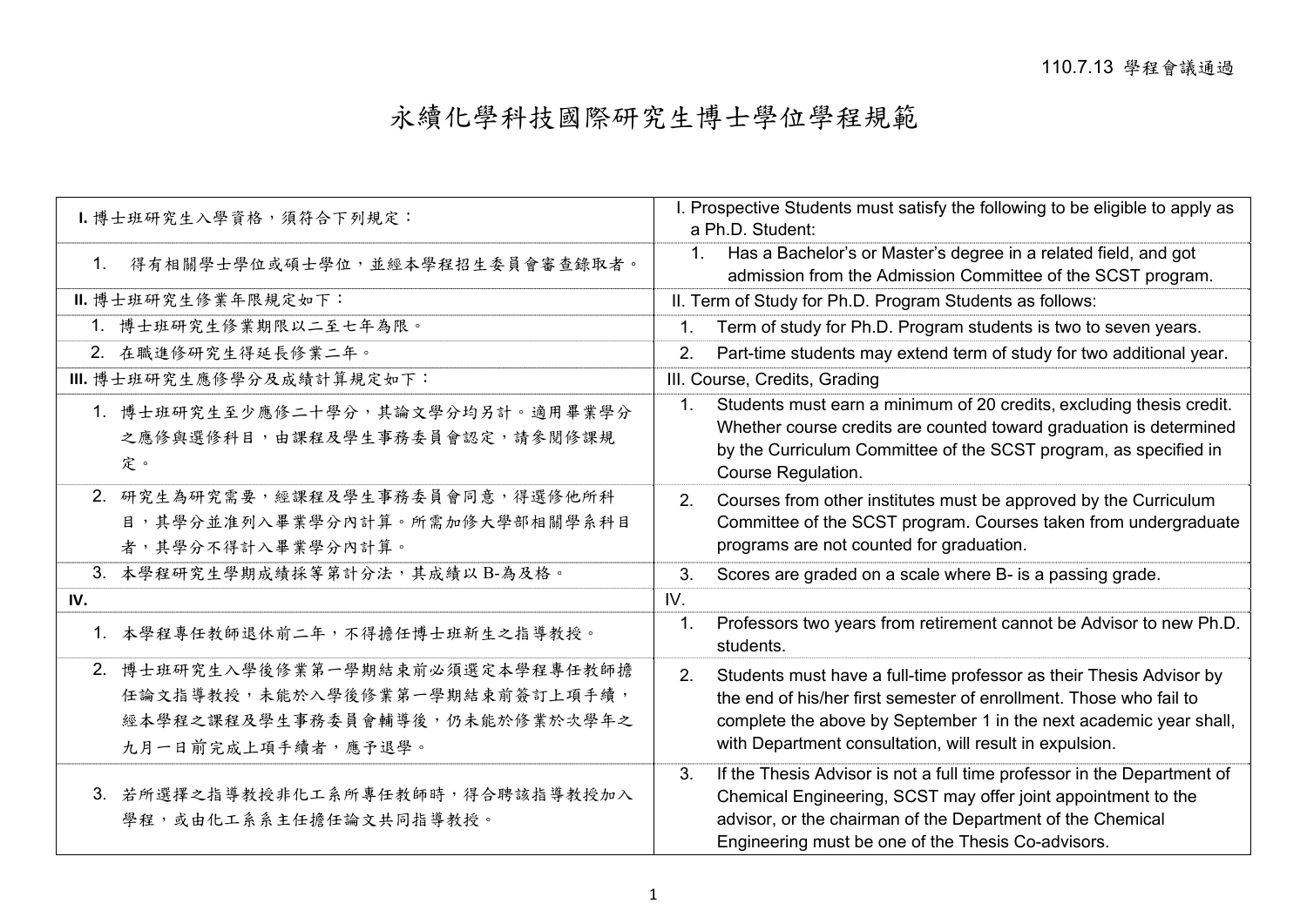| 4. 在入學後修業滿三學年(僅採計修業期間共計六學期)結束前,由三位以<br>上(含指導教授)委員(其資格比照本辦法第八條學位考試委員)組成論文<br>研究指導委員會,並由論文指導教授擔任召集人。論文研究指導委員會<br>應協助學生選定論文題目,輔導課業及研究,並追蹤審查研究生修業進<br>度及成果。                                       | Before the end of the third year, the Thesis Committee consisting of<br>$\overline{4}$ .<br>at least three persons including the advisor must be formed. The<br>Thesis Committee may help students to decide the topic of thesis,<br>discuss with their course works and researches, and evaluate their<br>results.                                                                                                                                                                                                                                                                                                                                                                                                                                                      |
|-----------------------------------------------------------------------------------------------------------------------------------------------------------------------------------------------|--------------------------------------------------------------------------------------------------------------------------------------------------------------------------------------------------------------------------------------------------------------------------------------------------------------------------------------------------------------------------------------------------------------------------------------------------------------------------------------------------------------------------------------------------------------------------------------------------------------------------------------------------------------------------------------------------------------------------------------------------------------------------|
| 5. 研究生於就讀期間,如擬終止論文指導關係或更換論文指導教授,應以<br>書面文件向本學程提出申請,並於通知原指導教授後生效,無須經原指<br>導教授同意。前項書面文件由本學程自訂,內容得規定研究生應履行之<br>各項義務等。                                                                            | 5.<br>If a graduate student intends to terminate the advisory relationship or<br>change his/her thesis advisor during his/her studies, he/she should<br>apply in writing to SCST program and such change of advisor will<br>become effective after notifying the former thesis advisor; also, the<br>consent of the former thesis advisor is not required. The<br>abovementioned documents should be decided by SCST with the<br>content prescribing the duties to be fulfilled by the graduate students.                                                                                                                                                                                                                                                                |
| 6. 指導教授欲終止指導關係,應以書面文件,向本學程提出申請,審查結<br>果由本學程通知研究生。終止指導關係後,本學程得協助研究生另覓指<br>導教授。                                                                                                                 | If a thesis advisor intends to terminate the advisory relationship,<br>6.<br>he/she should apply in writing to SCST Program. The graduate<br>student should be informed of the review results by SCST Program.<br>After the termination of the advisory relationship, SCST Program may<br>provide assistance to graduate students regarding advisor selection.                                                                                                                                                                                                                                                                                                                                                                                                           |
| 7. 研究生申請終止論文指導關係或更換指導教授時,在原指導教授提供原<br>始構想或概念及受指導下所獲得之研究成果,須經原指導教授同意,始<br>得作為學位論文。                                                                                                             | When a graduate student applies for the termination of the advisory<br>7 <sub>1</sub><br>relationship with or the replacement of a thesis advisor, the original<br>ideas, concepts, and research results obtained under the guidance of<br>the former thesis advisor can only be used for the dissertation with<br>the explicit consent of the former thesis advisor.                                                                                                                                                                                                                                                                                                                                                                                                    |
| V. 依國立臺灣大學研究生學位授予作業規章規定,博士班研究生在提出論文<br>以前應通過博士學位候選人資格考試。本學程博士班資格考試分為筆試(或<br>修課、期刊論文抵免)及口試二部份。根據「永續化學科技學程博士班資格<br>考試規定(含筆試與口試)」。博士班研究生應於入學後二年內完成資格考<br>試為原則,至多不得超過第三年。若未能於期限內通過資格考試者,應令<br>退學。 | V. In accordance to NTU Graduate Degree Conferring Regulations, Ph.D.<br>program students must first pass Ph.D. Candidate Qualifying Exam<br>(hence forth referred to as Qualifying Exam) before submitting Thesis.<br>Qualifying Exam consists of a written exam (can be waived with course<br>or published papers) and an oral exam, on the basis of "Taiwan<br>International Graduate Program of Sustainable Chemical Science and<br>Technology Ph.D. Qualifying Exam Regulations (including written and<br>oral exam)." In principle, students are required to pass the Qualified<br>Exam within two years after admission. If an extension needed, the<br>extension period is limited to one year. Missing the exam deadline will<br>lead to expulsion from school. |
| VI. 抵免資格考筆試方案:                                                                                                                                                                                | VI. Qualifying Exam can be waived under the following conditions<br>1. having two SCI papers (must be first author)                                                                                                                                                                                                                                                                                                                                                                                                                                                                                                                                                                                                                                                      |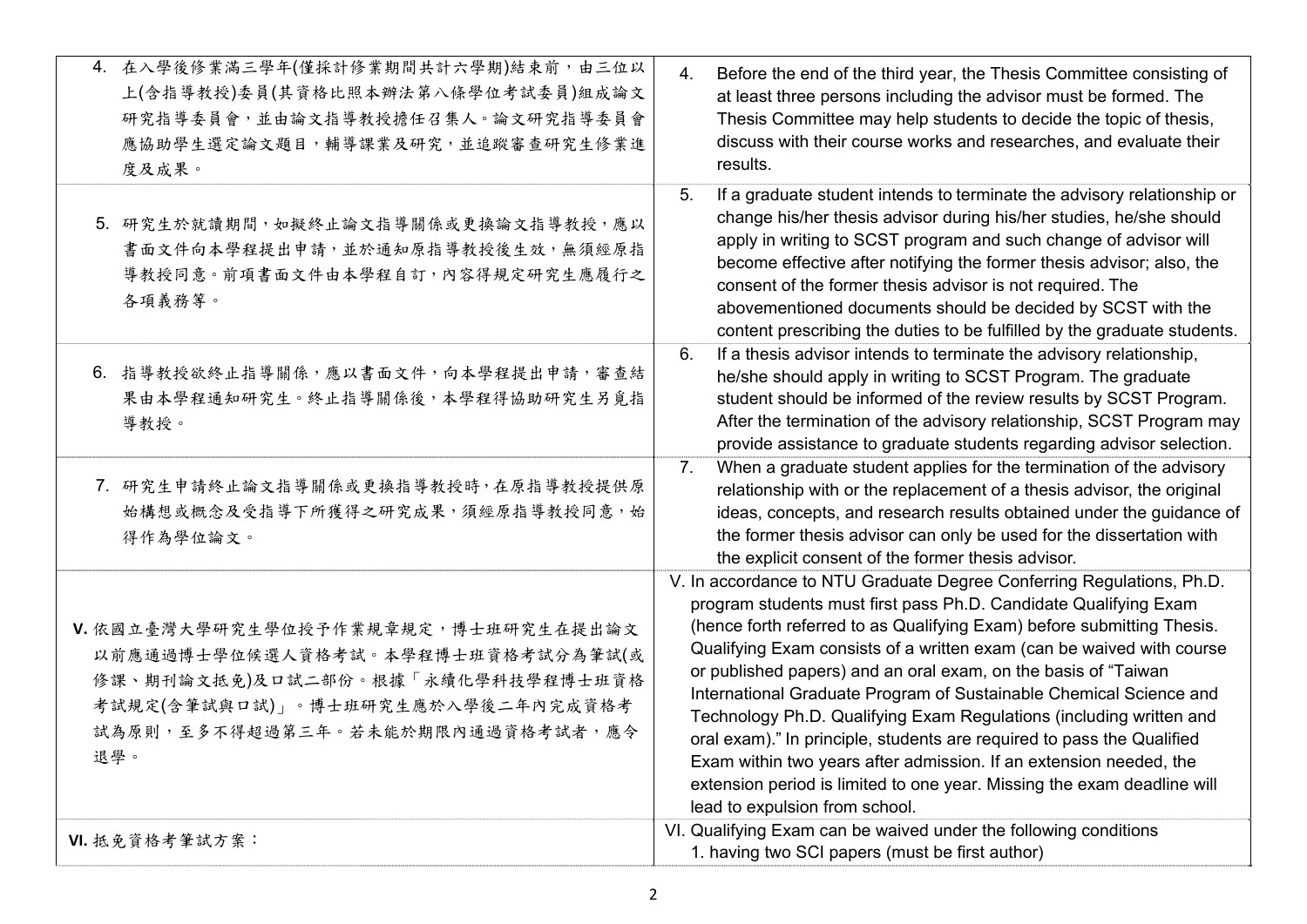| 1. 學生發表兩篇 SCI 論文(必須為第一作者);<br>2. 學生需4門 SCST 核心課程修課成績及格且皆達該班前 60%時可抵免<br>3. 通過化工系原4門筆試科目考試。                                                                                                                                                                                                                                                                                                       | 2. passed 4 SCST core courses with a ranking of top 60% in each of the<br>class<br>3. passed 4 Chemical Engineering graduate core courses that<br>corresponds to the qualifying exam subjects.                                                                                                                                                                                                                                                                                                                                                                                                                                                                                                                                                                                                                                                                                                                                                                                                                                                   |
|--------------------------------------------------------------------------------------------------------------------------------------------------------------------------------------------------------------------------------------------------------------------------------------------------------------------------------------------------------------------------------------------------|--------------------------------------------------------------------------------------------------------------------------------------------------------------------------------------------------------------------------------------------------------------------------------------------------------------------------------------------------------------------------------------------------------------------------------------------------------------------------------------------------------------------------------------------------------------------------------------------------------------------------------------------------------------------------------------------------------------------------------------------------------------------------------------------------------------------------------------------------------------------------------------------------------------------------------------------------------------------------------------------------------------------------------------------------|
| 本學程博士學位候選人,須具備下列條件:<br>(a) 完成博士學位應修課程,並獲得應修學分數。<br>(b) 通過博士學位候選人資格考試。                                                                                                                                                                                                                                                                                                                            | Ph.D. Candidates shall satisfy the following requirements:<br>(a) Complete the required Ph.D. course work and credits.<br>(b) Pass the Ph.D. Candidate Qualifying Exams.                                                                                                                                                                                                                                                                                                                                                                                                                                                                                                                                                                                                                                                                                                                                                                                                                                                                         |
| VII. 本學程之獎學金由中央研究院編列預算, 提供修業期間第一年至第三年(僅<br>採計修業期間共計六學期)學生獎學金,經本學程課程及學生事務委員會審<br>查通過後,學生獎學金金額依台灣國際研究生學程之規定。第四年起之獎<br>學金由該生之指導教授負擔。                                                                                                                                                                                                                                                                | VII. The fellowships of this program are supported by Academia Sinica for<br>students in the first to the third years. The fellowships will be evaluated<br>and passed by the Curriculum Committee of the SCST program, and the<br>amounts of the fellowships follow the regulations of the Taiwan<br>International Graduate Program. From the fourth years, the financial<br>support will be provided by the student's thesis advisor with his/her<br>research grant. The amount of the support will be under the discretion of<br>the advisor.                                                                                                                                                                                                                                                                                                                                                                                                                                                                                                 |
| VIII. 博士學位候選人舉行博士學位考試之前,應至少有兩篇與其博士論文相關<br>之(SCI、EI)期刊論文發表,該二篇論文之規範與第五條第二款規定相同,<br>惟該二篇論文不得與第五條第二款用於抵免筆試之期刊論文相同。其論文<br>須經該生之指導教授認可,合乎規定的論文條件如下:<br>必須是該研究論文的第一作者(共同第一作者論文最多列入一篇計算),<br>$1_{\cdot}$<br>或者是通訊作者以外的第一作者。<br>此論文工作是在本學程博士班就讀時所完成。<br>2.<br>3.<br>所提供的論文必須經所有通訊作者同意。<br>指導教授或論文共同指導教授之一必須是通訊作者。<br>4.<br>發表著作時應列名之合作單位應包含:國立臺灣大學化學工程學系、<br>5.<br>中央研究院化學研究所、及永續化學科技國際研究生博士學位學程等<br>單位。 | VIII. Before the oral defense, the Ph.D. Candidate must have two published<br>papers in SCI or EI journals. The rules for the papers are the same as<br>Rule V. However, the papers already used for waiving the written exam<br>are not counted. The 2 papers must be approved by the Advisor. The<br>requirements of the papers are as follows:<br>Student must be the first author (for equal contribution first author,<br>$1_{\cdot}$<br>only one paper counts); or except the corresponding author, student<br>must be the first author.<br>Project must be done during the PhD study.<br>2.<br>Must be agreed by all corresponding authors.<br>3.<br>Either the advisor or co-advisor must be the corresponding author.<br>4.<br>In the published papers, the following institutions should be<br>5.<br>included: Department of Chemical Engineering at National Taiwan<br>University, the Institute of Chemistry at Academia Sinica, and the<br>Taiwan International Graduate Program of Sustainable Chemical<br>Science and Technology. |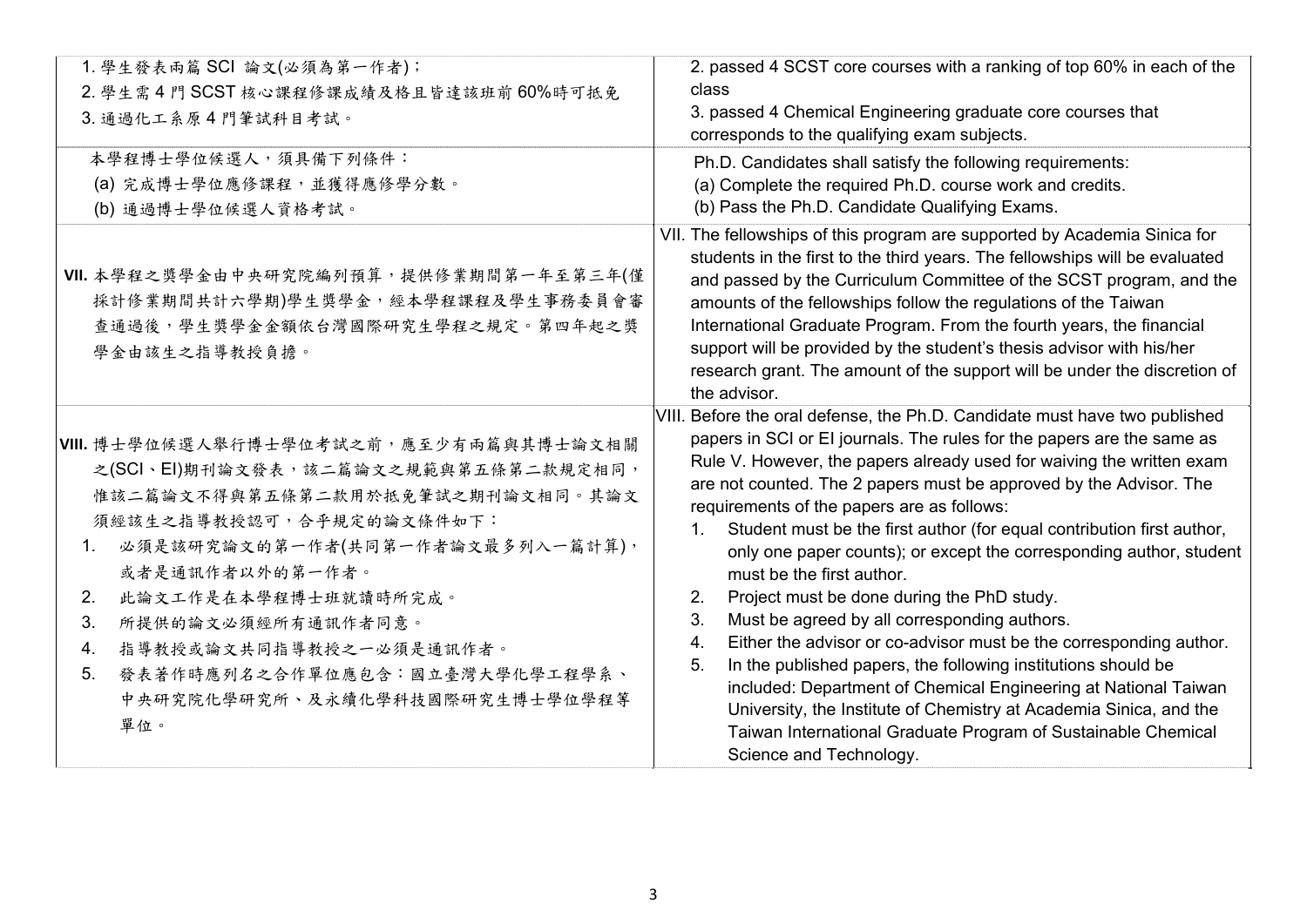| IX. 博士班研究生之博士學位考試委員會設置委員五至九人, 由學程就校內外<br>學者專家中對該博士學位候選人之研究領域有專門研究,並具備下列資格<br>之一者,向校長推薦,由校長遴聘組成之,校內外委員均各須佔三分之一<br>(含)以上。<br>1. 現任或曾任教授、副教授。<br>2. 中央研究院院士、現任或曾任中央研究院研究員、副研究員。<br>3. 獲有博士學位, 在學術上著有成就者。符合下列條款者, 得擔任學<br>位考試委員:<br>(1) 擔任國家級研究單位(如:中央研究院、國家衛生研究院、同步<br>輻射中心、國家奈米元件實驗室、高速電腦中心等)助研究員<br>(含)以上。<br>(2) 特殊成就經提報課程及學生事務委員會審議通過者。<br>4. 屬於稀少性或特殊性學科,且在學術或專業上著有成就者。符合下<br>列條款者,得擔任學位考試委員:<br>服務於研究單位、政府機關、企業界,獲有博士學位,且具有工作<br>經驗至少3年(含)以上,並經課程及學生事務委員會審議通過者。<br>前項第三款、第四款資格之認定基準,由本學程課程及學生事務委員會訂<br>定之。<br>博士班研究生之配偶或三等親內之血親、姻親,不得擔任其博士班學位考<br>試委員。 | IX. The Examination Committee of each PhD candidate must consist of five<br>to nine members recommended to the president by the teaching institute<br>from among the scholars and experts inside and outside of NTU<br>specializing in the area of research or study of the applicant. These<br>members must fulfill at least one of the following requirements. The<br>organization of the committee shall be subject to the president's<br>decision. The number of members from inside and outside of NTU must<br>be no less than a third of the total number of members.<br>1. Is or was a professor or associate professor.<br>2. Is an Academician, or is or was a research fellow or associate<br>research fellow of Academia Sinica.<br>3. Holds a doctoral degree, and has outstanding academic<br>achievements. Satisfies one of the following conditions:<br>(1) Holds/has held the position of assistant researcher or higher<br>at a national level research institution (such as: Academia<br>Sinica, National Health Research Institutes, National<br>Synchrotron Radiation Research Center, National Nano<br>Device Laboratories, National Center for High-Performance<br>Computing and others).<br>(2) Persons with exceptional achievement(s) who have been<br>approved and recognized by Academic and Student Affairs<br>Committee.<br>4. Has been researching in a rare, or special field, and has<br>outstanding academic or professional achievements. Satisifies<br>one of the following conditions:<br>Employed at a research institute, governmental office, or<br>business; possesses a Ph.D. degree; has had at least 3 years of<br>working experience; approved and recognized by the Academic<br>and Student Affairs Committee.<br>The determination criteria of the qualifications in subsections (3) and (4)<br>of the foregoing paragraph shall be prescribed by each degree-offering<br>institute or program.<br>No committee member can be the spouse, blood relative or in-law within<br>three degrees of consanguinity of the PhD candidate. |
|-----------------------------------------------------------------------------------------------------------------------------------------------------------------------------------------------------------------------------------------------------------------------------------------------------------------------------------------------------------------------------------------------------------------------------------------------------------------------------------------------------------------------------------------------------------|---------------------------------------------------------------------------------------------------------------------------------------------------------------------------------------------------------------------------------------------------------------------------------------------------------------------------------------------------------------------------------------------------------------------------------------------------------------------------------------------------------------------------------------------------------------------------------------------------------------------------------------------------------------------------------------------------------------------------------------------------------------------------------------------------------------------------------------------------------------------------------------------------------------------------------------------------------------------------------------------------------------------------------------------------------------------------------------------------------------------------------------------------------------------------------------------------------------------------------------------------------------------------------------------------------------------------------------------------------------------------------------------------------------------------------------------------------------------------------------------------------------------------------------------------------------------------------------------------------------------------------------------------------------------------------------------------------------------------------------------------------------------------------------------------------------------------------------------------------------------------------------------------------------------------------------------------------------------------------------------------------------------------------------------------------------------------------|
|-----------------------------------------------------------------------------------------------------------------------------------------------------------------------------------------------------------------------------------------------------------------------------------------------------------------------------------------------------------------------------------------------------------------------------------------------------------------------------------------------------------------------------------------------------------|---------------------------------------------------------------------------------------------------------------------------------------------------------------------------------------------------------------------------------------------------------------------------------------------------------------------------------------------------------------------------------------------------------------------------------------------------------------------------------------------------------------------------------------------------------------------------------------------------------------------------------------------------------------------------------------------------------------------------------------------------------------------------------------------------------------------------------------------------------------------------------------------------------------------------------------------------------------------------------------------------------------------------------------------------------------------------------------------------------------------------------------------------------------------------------------------------------------------------------------------------------------------------------------------------------------------------------------------------------------------------------------------------------------------------------------------------------------------------------------------------------------------------------------------------------------------------------------------------------------------------------------------------------------------------------------------------------------------------------------------------------------------------------------------------------------------------------------------------------------------------------------------------------------------------------------------------------------------------------------------------------------------------------------------------------------------------------|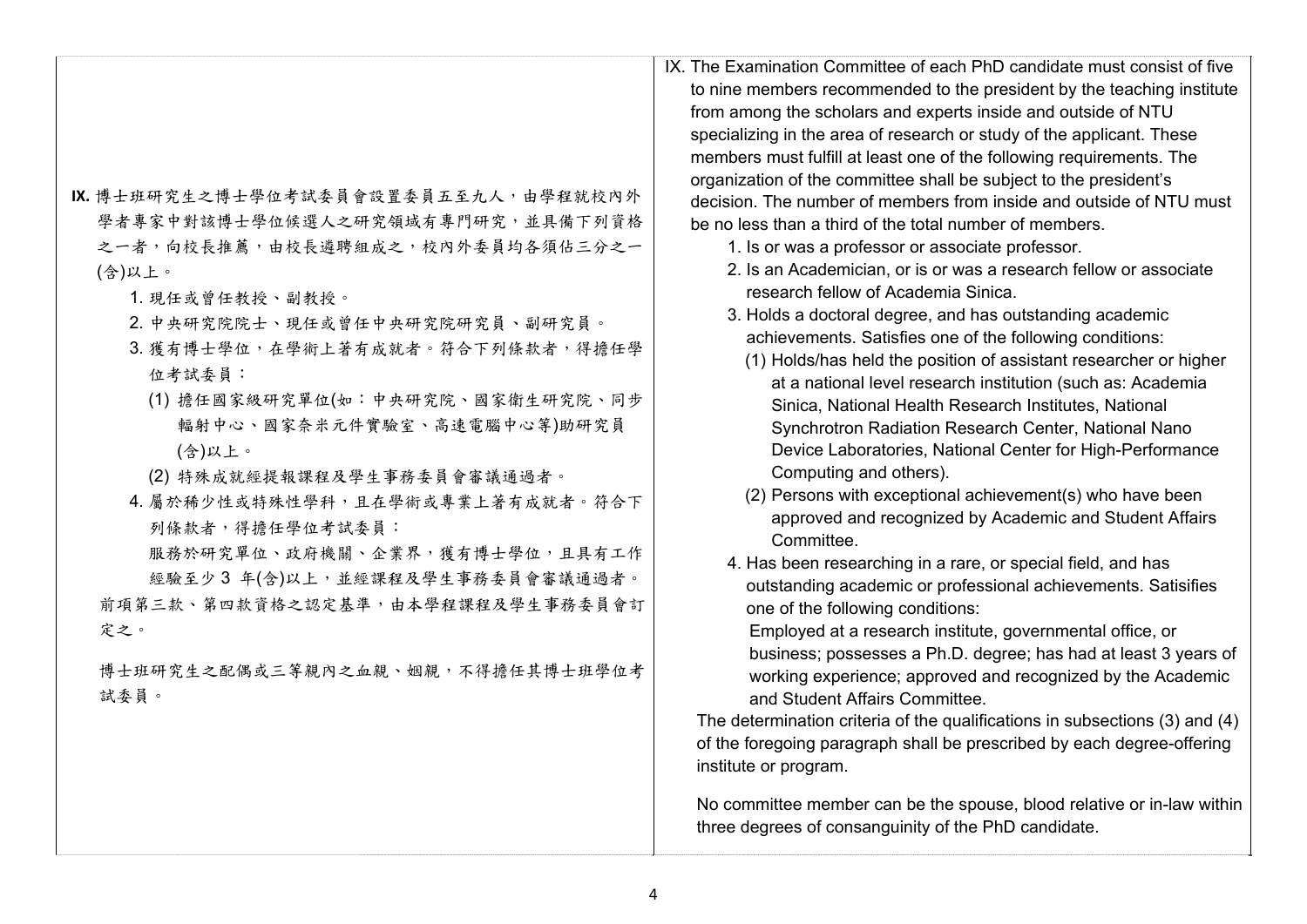|                                       | X. Ph.D. Candidate Defense shall be conducted in the form of an Oral                                                                             |
|---------------------------------------|--------------------------------------------------------------------------------------------------------------------------------------------------|
|                                       | Defense; an additional written examination, experiment, or video                                                                                 |
|                                       | conference may be held if necessary. The Defense shall be conducted                                                                              |
| X. 博士學位候選人之學位考試, 以口試行之, 必要時亦得舉行筆試、實驗考 | according to the following rules:                                                                                                                |
| 試或以視訊方式進行,並應依下列規定辦理:                  | 1. Oral defense should be applied at least a month prior to the scheduled                                                                        |
| 1. 研究生申請學位考試至遲須於考試日前一個月提出申請。          | date $\circ$                                                                                                                                     |
| 2. 論文考試舉行前,應完成論文原創性比對報告並供考試委員參考;於     | 2. The Ph.D. candidate shall first complete the "thesis originality check"<br>and submit the result to the members of the oral defense committee |
| 論文考試結束後由指導教授於學位考試成績資料表簽核確認。           | before the defense date. The advisor needs to sign on the "Thesis                                                                                |
| 3. 口試以公開舉行為原則,須於事前經本學程課程委員會至少三位(1/2   | Defense Grading Sheet" so as to confirm the thesis originality.                                                                                  |
| 含)委員簽名同意,始得安排口試時間,並須公佈口試時間、地點及論       | 3. Oral Defense shall be opened to the public; signed consent by at                                                                              |
| 文題目。                                  | least half of Curriculum Committee of SCST program Members is                                                                                    |
| 4. 學位考試委員應親自出席委員會,不得委託他人為代表,博士學位考     | required before scheduling the Oral Defense. Date, time, location,<br>and thesis topic shall be announced in advance.                            |
| 試委員會至少應有委員五人出席,始得舉行。                  | 4. Oral Defense Committee members shall attend the Defense in                                                                                    |
| 5. 學位考試委員會,由校長指定委員一人為召集人,但指導教授不得兼     | person. Substitutes or by proxy are not permitted. At least five                                                                                 |
| 任召集人。                                 | members must be present to commence.                                                                                                             |
| 6. 學位考試成績,以B-(百分制七十分)為及格,A+(百分制一百分)為滿 | 5. One member shall be appointed as the committee chair by the                                                                                   |
| 分,並以出席委員評定分數平均決定之,但博士學位考試有三分之一        | University President. Student's Advisor cannot be the committee                                                                                  |
| 以上出席委員評定不及格者,學位考試成績以不及格論,不予平均。        | chair.                                                                                                                                           |
| 學位考試不及格者,在修業年限未屆滿前,得於次學期或次學年申請        | 6. The passing grade and full marks of the oral defense are B (70) and                                                                           |
| 重考,重考以一次為限,仍不及格者,應予退學。                | A <sup>+</sup> (100), respectively. Evaluation must be conducted according to the                                                                |
| 7. 論文有造假、變造、抄襲、由他人代寫或其他舞弊情事,經學位考試     | average of scores given by the members attending the oral defense.<br>A doctoral candidate is deemed failed and no average score                 |
| 委員會審查確定者,以不及格論。                       | calculated when the scores given by a third or more members                                                                                      |
| 8. 學位考試通過後,學生應於考試當學期繳交「學位考試成績資料表」     | attending the oral defense are below the passing grade. Students,                                                                                |
| 至註冊組,第一學期需於1月31日前繳交;第二學期需於7月31日       | who falied the defense and still have the spare study period, can re-                                                                            |
| 前繳交。學位論文紙本之繳交期限為舉行學位考試日的次學期開學前        | apply for the oral defense once again in the next semester or                                                                                    |
| 最後一個工作日,逾期未繳交論文紙本且未達修業年限者,次學期仍        | academic year. The second failure of oral defense will result in                                                                                 |
|                                       | expulsion.                                                                                                                                       |
| 應註冊。修業年限屆滿者,未於年限屆滿當學期繳交學位考試成績資        | 7. An applicant will be deemed failed if the degree examination                                                                                  |
| 料表或未於次學期開學前最後一個工作日前繳交紙本論文,應予退         | committee has found any fraud, alternation, plagiarism, ghostwriting,                                                                            |
| 學。                                    | or other dishonest conducts regarding the applicant's thesis.                                                                                    |
|                                       | 8. Students who pass the oral defense should submit the "Thesis"                                                                                 |

Defense Grading Sheet" in the same semester to the Registrar Office: prior to Jan. 31st and July 31st in fall and spring semester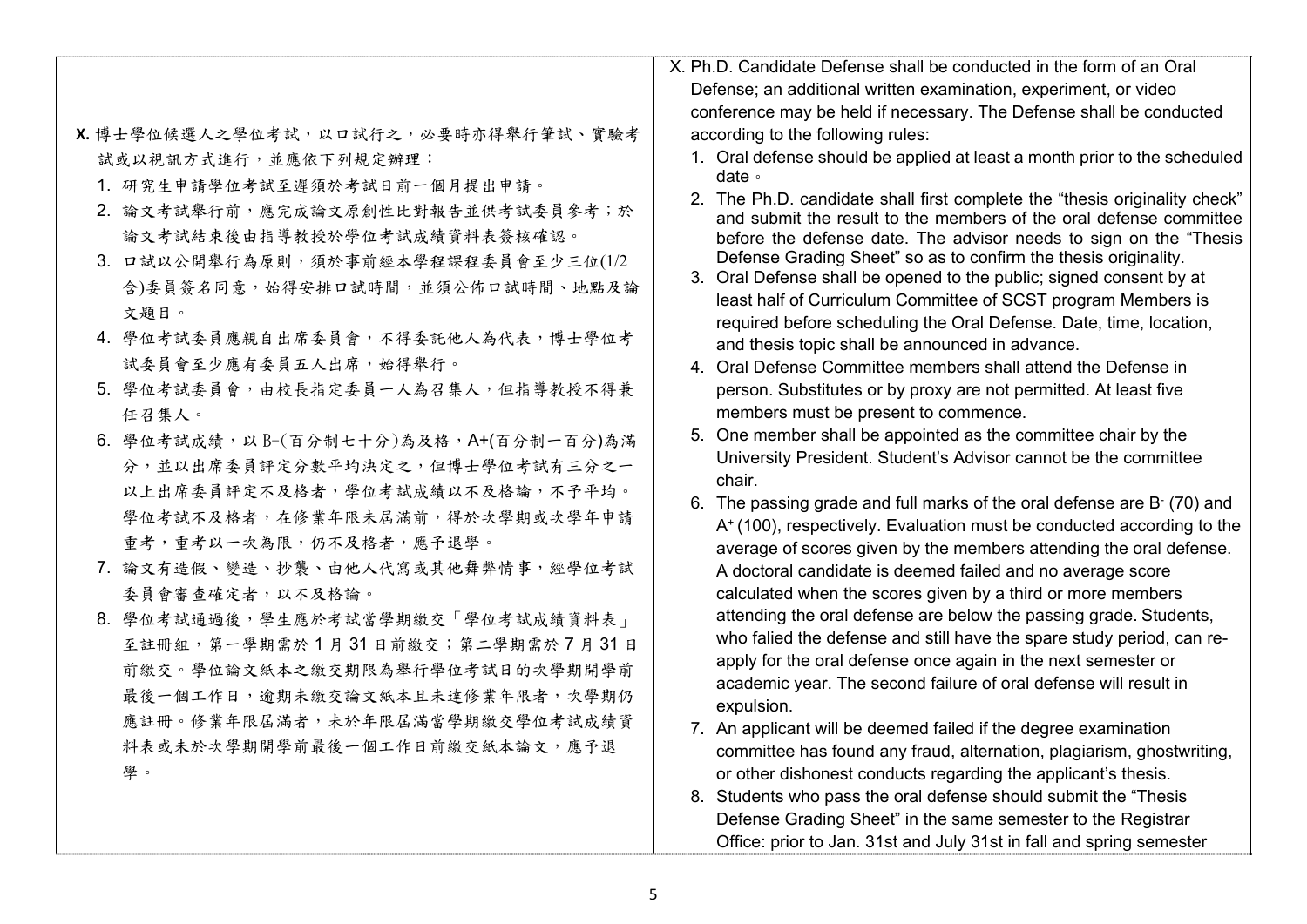|                                                                                                                                                                                                                                      | respectively. Deadline of hard copies of thesis submission would be<br>the last working day prior to the beginning of school at the immediate<br>next semester. Students would need to register for the next<br>semsester if the submission deadline of hard copies of thesis is<br>missed but the study period is under warranty. The expulsion will<br>occur for students at the maximum period of study if they are unable<br>to submit both "Thesis Defense Grading Sheet", and hard copies of<br>thesis before the specified dates aforementioned.                                                                                                                                                                                                                                                                                                                                                                                                                              |
|--------------------------------------------------------------------------------------------------------------------------------------------------------------------------------------------------------------------------------------|--------------------------------------------------------------------------------------------------------------------------------------------------------------------------------------------------------------------------------------------------------------------------------------------------------------------------------------------------------------------------------------------------------------------------------------------------------------------------------------------------------------------------------------------------------------------------------------------------------------------------------------------------------------------------------------------------------------------------------------------------------------------------------------------------------------------------------------------------------------------------------------------------------------------------------------------------------------------------------------|
| XI. 博士學位論文(含摘要)以中文或英文撰寫為原則,並須符合本校學位論文<br>格式規範。學位考試通過後一個月內應將論文摘要及全文電子檔上網建檔<br>(依照本校圖書館學位論文摘要及全文電子檔建檔規範辦理),並繳交論文<br>二冊(一冊由本校圖書館陳列,一冊由國家圖書館收藏,各教學單位之收<br>藏冊數自訂之。學位論文之保存或提供依本校學位授予法第十六條辦理。<br>但涉及機密、專利事項或依法不得提供者,則依本校學位論文延後公開相<br>關規定處理。 | XI. Dissertations (and their abstracts) must be written in Chinese or English<br>and comply with the "NTU Thesis and Dissertation Formats". A student is<br>required to post an electronic version of the abstract and<br>thesis/dissertation on the university website within one month from<br>passing the oral defense. (See "NTU Library Abstract, Thesis and<br>Dissertation Electronic Specification" for details.) A student must also<br>submit two copies of her/his dissertation (one displayed in NYCU Library<br>and one submitted to National Central Library). Each teaching institute<br>shall determine the number of copies required. The storage or provision<br>of theses and dissertations shall be subject to Article 16 of NTU Degree<br>Conferment Law. Notwithstanding, any content related to confidential or<br>patent matters or the provision is prohibited by the law, shall be subject<br>to the "NTU Regulations for Embargo of Thesis/Dissertation." |